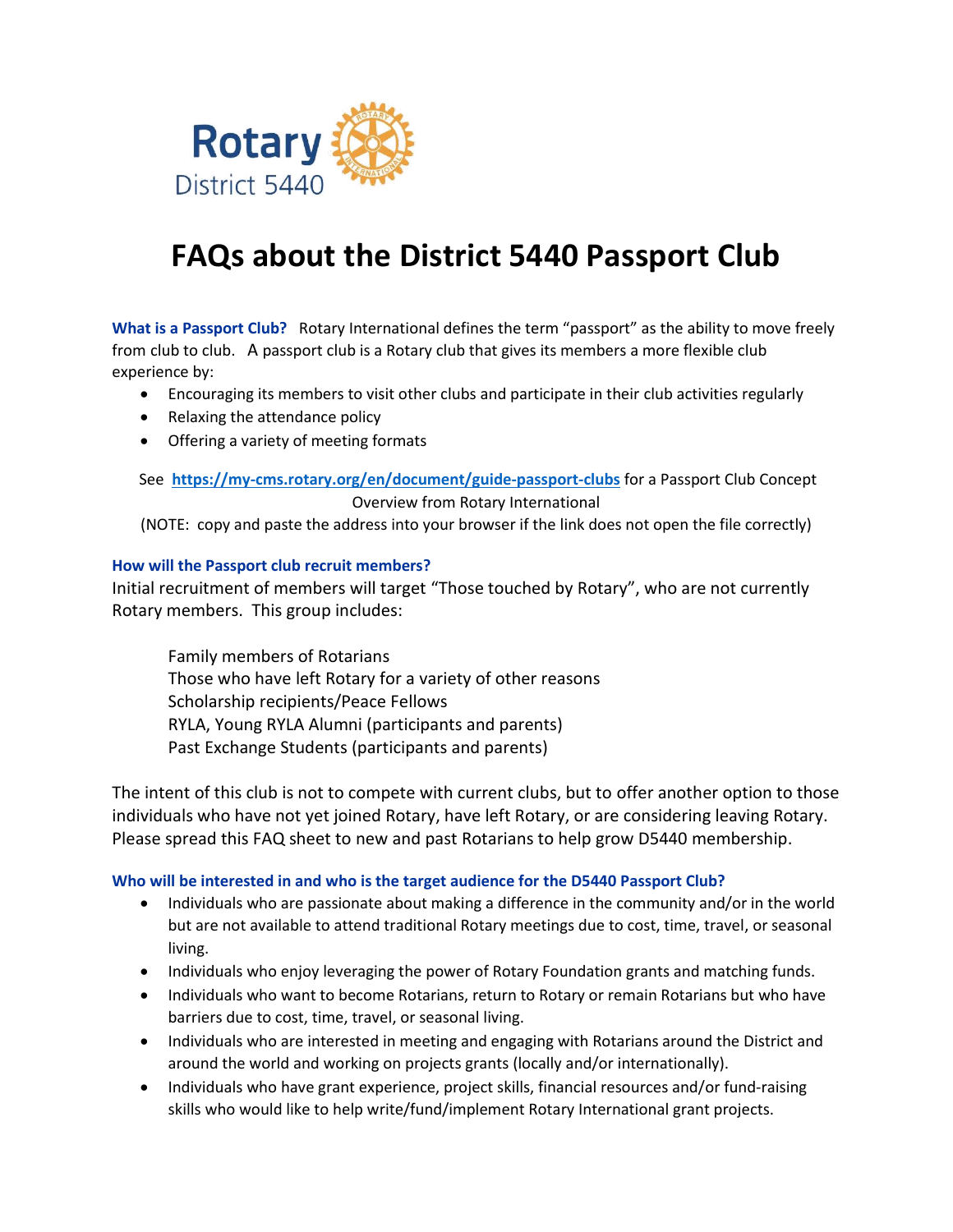**How does the D5440 Passport Club meet?** D5440 Passport Club "meetings" will include the following options:

- On-line D5440 Passport project planning meetings once or twice per month
- Attending any other club meeting
- Hands-on participation in a passport driven project
- Hands-on participating in a project-driven by another club/district
- Attending any Rotary Club event or fund-raiser

Passport Club members are encouraged to attend any club meeting or participate in any club service project, fundraiser, or grant project (District Grant, International District Grant, or

Global Grant). **As a result, this club will provide an eager pool of Rotarians in the district who can assist all D5440 events and projects.**

#### **What do D5440 Passport Club members do?**

The Passport Club motto is "Passion for Projects"!

Members are passionate about making a difference in the community and/or in the world. Members enjoy leveraging the power of TRF grants and matching funds. Initial members want to become Rotarians, return to Rotary or remain Rotarians but are not available to attend traditional Rotary meetings due to cost, time, travel, or seasonal living. Members are interested in meeting and engaging with Rotarians around the District and around the world and working on project grants (locally and/or internationally). Many members have grant experience, project skills, financial resources and/or fund-raising skills to help write/fund/implement Rotary Int'l grant projects.

**How will D5440 Passport Club encourage and measure member engagement?** Each year (Jul 1 – Jun 30), members are expected to earn at least 50 credits by participating in Rotary activities.

Credits are accrued through the following (must have at least 1 in each category per year): Participation in any Rotary meeting, committee meeting or event (2 pts each) Participation in any Rotary service activity (5 pts) Participation in preparation, submission or implementation of any Rotary grant (5 pts) Donating to Rotary - fundraiser, grant, or TRF (5 pts) Bring in a new member (5 pts)

Members will self-report their credits on an electronic form.

Below is an example that show how easy this is:

Attends 5 meetings/committees/events at different Rotary club = 10 credits Help with 3 District or Global Grant Theorem and the 15 credits and the 15 credits Participates in 3 service projects  $= 15$  credits Bring in 1 new member  $=$  5 credits Donate to a Rotary Fundraiser and TRF = 5 credits = 5 credits **Total Credits = 50 credits**